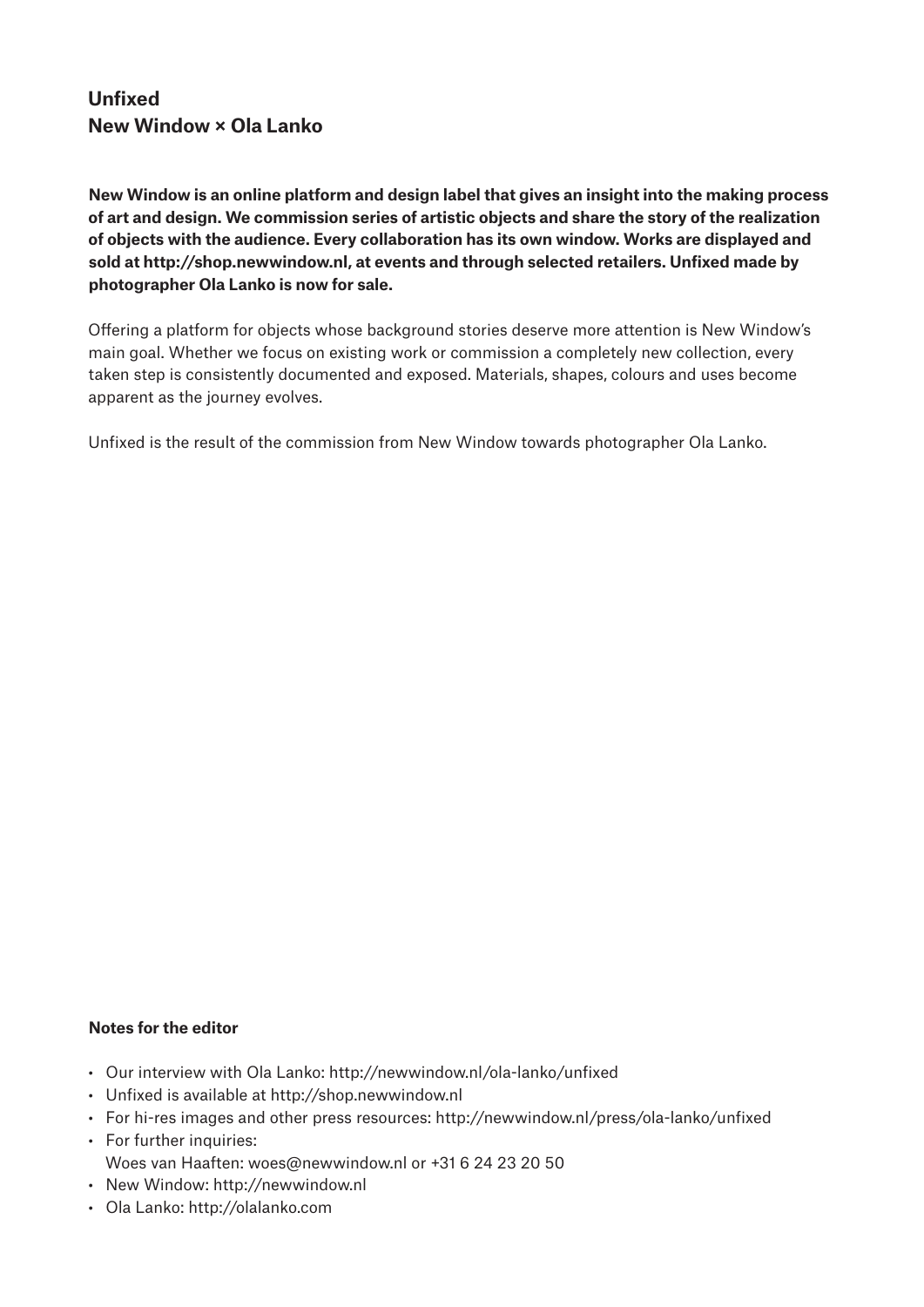## **About Unfixed**

Unfixed is a series of 100 unique silver gelatin prints. By skipping the last step in the usual developing process, the photographs were left unfixed. They were then placed behind a red filter to slow down their inevitable fading process. The photos represent non-existing vases that are the result of combining light, movement and the camera's ability to capture a single moment in time.

"For me it was a challenge to find a way to keep the uniqueness of one image, yet at the same time making an edition of 100, but I found a solution", Ola explains. "To multiply the original but still keep it as related as possible, I had to first put it on top of light-sensitive paper and expose it. As a result I've got an inverted image of the original. Afterwards I would place the received image on top of another sheet of paper and then I'd get a copy which resembles the original image. I must admit that this way isn't the easiest way to reproduce an image, but for me it was important that every photograph had been in direct contact with the original vase. Through the multiplicity of the series, the original loses its value and eventually disappears in the same way photographs fade and diminish."

Unfixed is a small commentary on the unstable nature of photography and plays with the concept of temporality in both subject and medium.

### **Unfixed**

- Silver gelatin print framed in a wooden frame and mounted behind a red filter.
- $\cdot$  15 x 20 cm
- Edition of 100
- $\cdot$  € 120

#### **About New Window**

Call it a platform, call it an online gallery, call it a blog. New Window was started by cultural initiator Woes van Haaften (Amsterdam/NL, 1979) in 2013. Trained as a designer at the Design Academy Eindhoven and the Gerrit Rietveld Academie in Amsterdam, he quickly found that his strength did not lie in making in the traditional sense but in establishing connections. He knows how to create support and produce opportunities for creative people. New Window originated from his personal interest in the stories behind objects, which are often invisible to the general public. Its aim is to disclose these stories, visualise the making process of art and design objects and to act as a label. New Window provides insight to the worlds of industry and craftsmanship, while also revealing specialist knowledge. By sharing these points of expertise, it tells the story of how art and design can lead to innovation, aiming to inform and inspire a broad public.